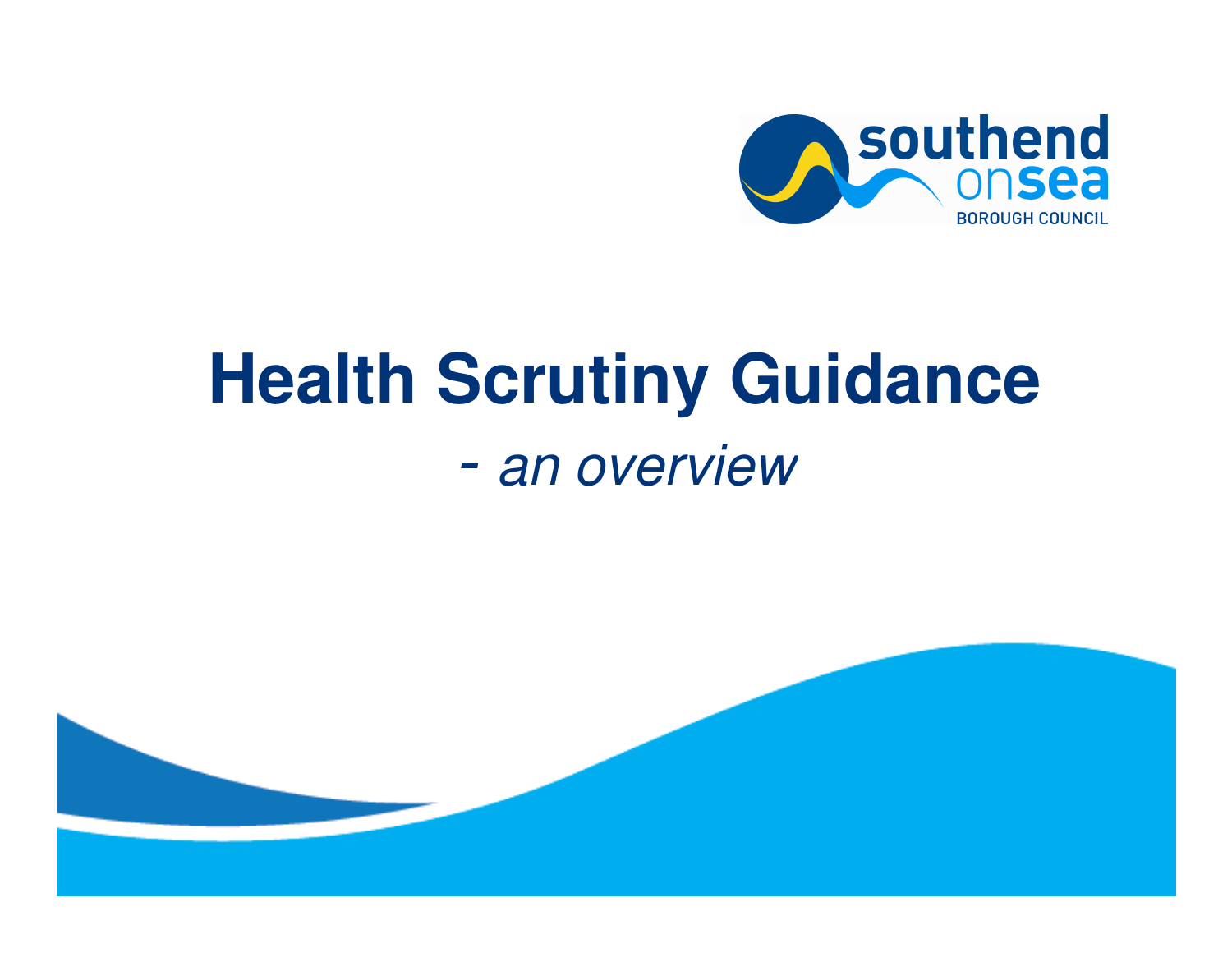## What is Health Scrutiny?

- $\bullet$ Statutory requirement for upper tier LA's
- $\bullet$ Sits within People Scrutiny Committee (very wide remit)
- •Committee membership / frequency
- $\bullet$ Regulations published in 2013
- •Department of Health Guidance published in June 2014
- $\bullet$ Key points:
	- Covers LA with regard to Public Health
	- **Hart Communication** – Protocols in place: People Scrutiny Cttee / CCG / Healthwatch
	- **Hart Communication**  $-$  Draft protocol with HWB

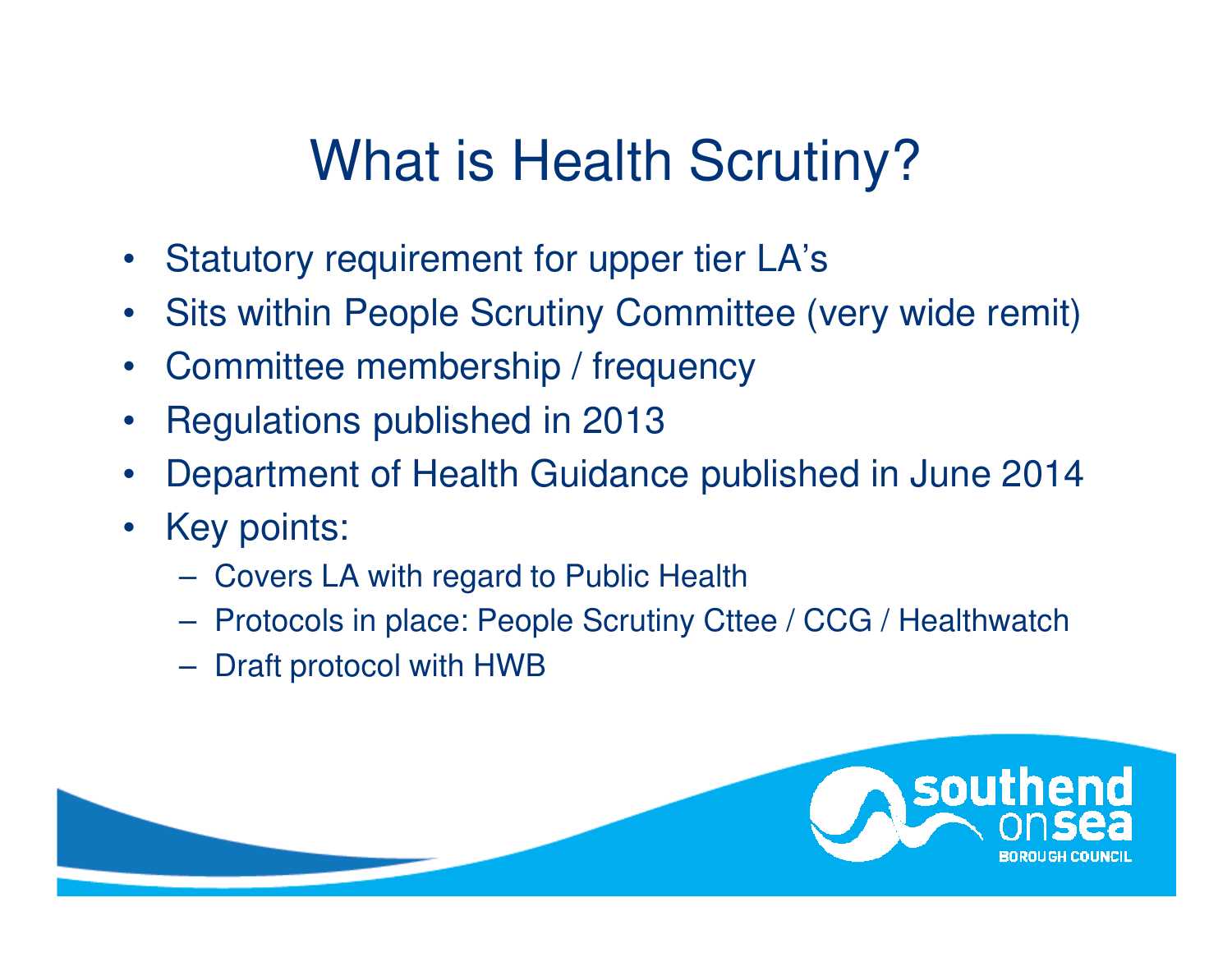## Who does what?

| <b>Health and Wellbeing Board</b>                                                                                         | <b>Health Scrutiny</b>                                                                                 |
|---------------------------------------------------------------------------------------------------------------------------|--------------------------------------------------------------------------------------------------------|
| Brings together bodies from NHS,<br>local government, jointly to plan<br>how best to meet local health and<br>care needs. | Power to hold the Local Authority and<br>NHS bodies to account for the health<br>services they provide |
| Key statutory duties:<br>Assess the needs of local<br>population through JSNA;                                            | Must be consulted by local NHS bodies<br>when they are planning to make major<br>changes to services.  |
| Sets out how these needs will be<br>addressed through HWB Strategy;                                                       | Can seek to influence the proposed<br>changes.<br>Can refer matter to Secretary of State.              |
| Promote greater integration &<br>partnership.                                                                             | Can also undertake discrete reviews<br>around specific topics & recommend<br><i>improvements</i>       |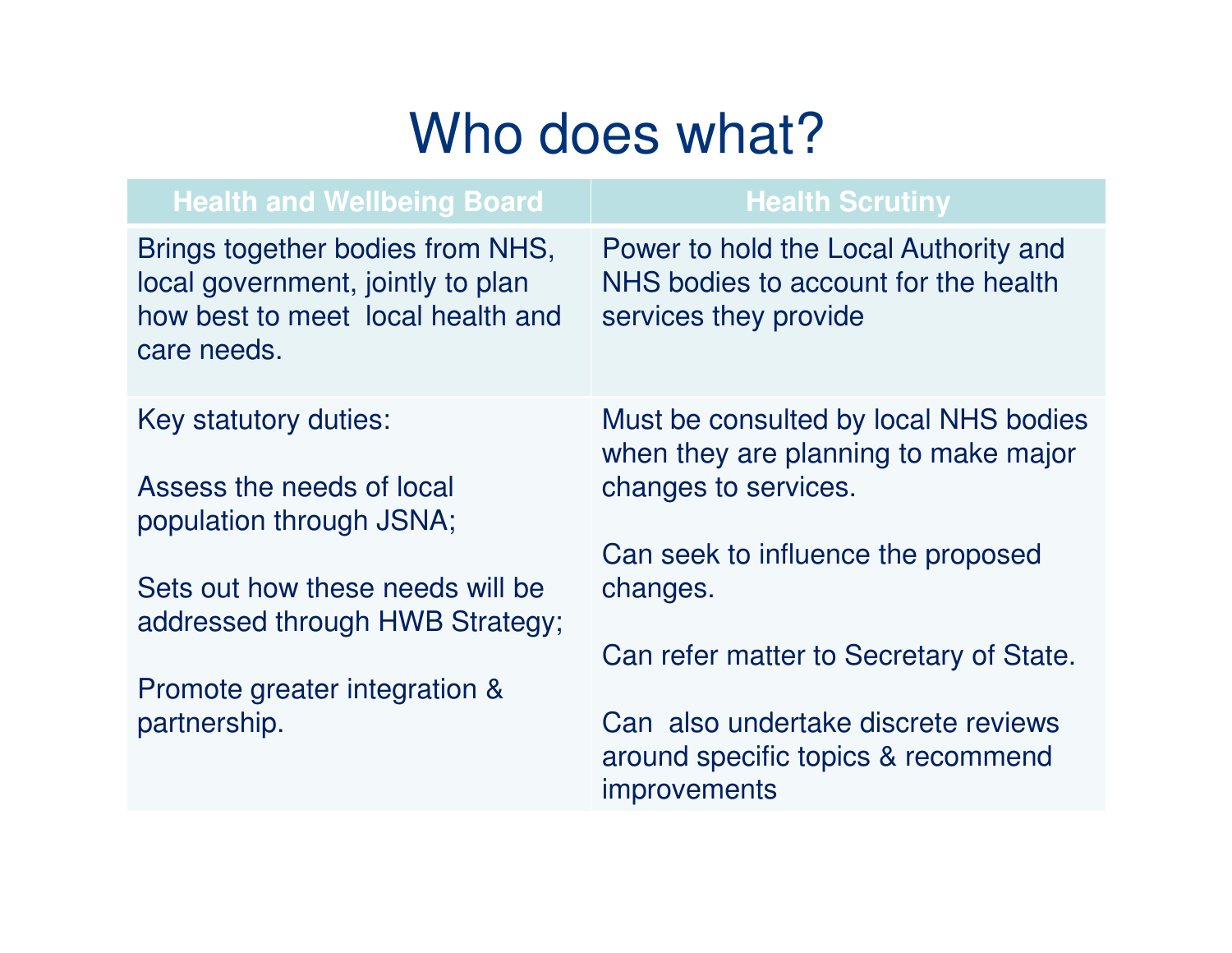## What are the local challenges?

- Using local scrutiny function to best;
	- add value
	- $\mathcal{L}_{\mathcal{A}}$  , and the set of  $\mathcal{L}_{\mathcal{A}}$ add challenge
- $\bullet$  Encouraging debate, interaction and mutual challenge at Board meetings (Peer Review recommendation)
- • Better defining the relationship between Healthwatch, Board partners and Scrutiny (Peer Review recommendation)